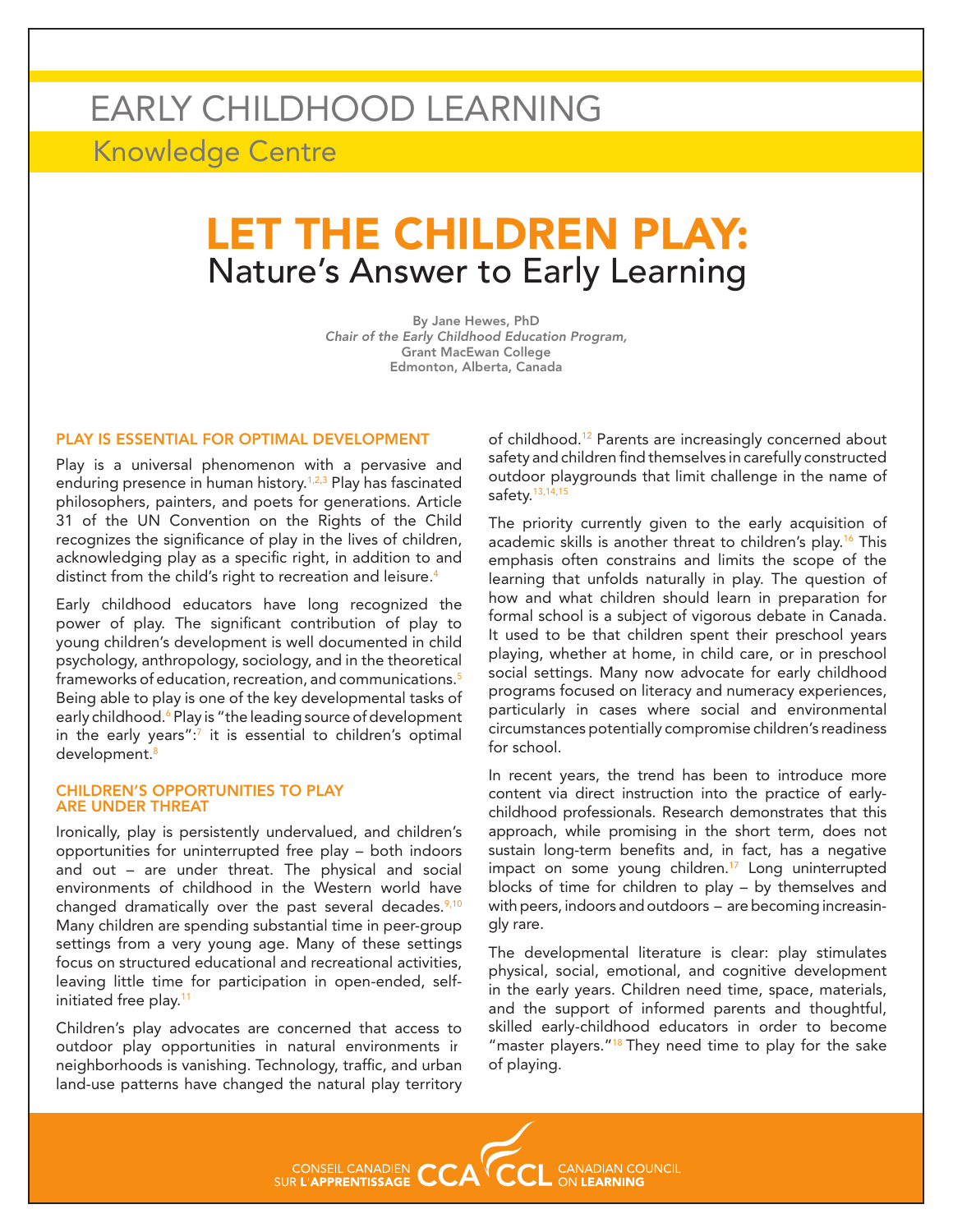# WHAT IS PLAY? WHY IS IT IMPORTANT?

Almost any adult you meet can recall a pleasurable childhood play experience, often in rich and vivid detail. When we recall our childhood play, we talk about feelings – of freedom, of power, of control, and of intimacy with friends. Many of us remember endless, delicious time spent in secret places – the time and place still palpable. We remember the feel of the wind, the touch of the grass, the sound of creaking stairs, and the smell of a dusty attic.

Play is meaningful experience. It is also tremendously satisfying for children, a pursuit they seek out eagerly, and one they find endlessly absorbing. Anyone who has spent any time watching children play knows they engage deeply and they take their play very seriously.

Although play is a common experience, and a universal one, it is difficult to define precisely for the purposes of multidisciplinary scholarly research. Play is paradoxical – it is serious and non-serious, real and not real, apparently purposeless and yet essential to development. It is resilient – children continue to play in the most traumatic of situations – and yet fragile – there is increasing evidence that play deprivation has a damaging impact on development.<sup>19</sup>

In a much-quoted review of play theory and research, authors Rubin, Fein, and Vandenburg<sup>20</sup> draw together existing psychological definitions, developing a consensus around a definition of play behaviour as

- Intrinsically motivated
- Controlled by the players
- Concerned with process rather than product
- Non literal
- Free of externally imposed rules
- Characterized by the active engagement of the players

These characteristics now frame much of the scholarly work on children's play.

Anthropological investigations of children's play focus on the complex relationships between play and culture: the obvious links between children's play and adult social roles, and the sense in which play creates a culture among children, with rules of engagement and rites of passage.<sup>21</sup> An intriguing perspective in play research considers the meaning of play from the perspective of the players themselves.<sup>22</sup> Children have their own definitions of play and their own deeply serious and purposeful goals. In a recent study, children defined play based on the absence of adults and the presence of peers or friends.<sup>23</sup>

Taken together, these definitions give us a glimpse of the complexity and depth of the phenomenon of children's play.

There are many forms of play in childhood, variously described as exploratory play, object play, construction play, physical play (sensorimotor play, rough-and-tumble play), dramatic play (solitary pretense), socio-dramatic play (pretense with peers, also called pretend play, fantasy play, make-believe, or symbolic play), games with rules (fixed, predetermined rules) and games with invented rules (rules that are modifiable by the players).

These forms of play evolve over the course of early childhood. Naturally occurring episodes of play often have a mix of different types of play. For example, a block construction representing buildings leads naturally to a dramatic play episode with toy cars and people. The complexity of each type of play develops over the course of childhood. For example, symbolic play begins in toddlers with simple pretense – pretending to say hello to grandma on a toy telephone – peaking during the preschool years in complex extended episodes of pretend play with peers.

The developmental progression that we observe in different types of play mirrors development in other areas; for example, language and symbolic play emerge in young children at approximately the same time in cultures around the world. Children begin to create and play active games with predetermined rules and with invented rules when they develop sufficient physical strength and coordination and the capacity for concrete operational thought.<sup>32</sup>

## PLAY AND DIVERSITY

Recent research emphasizes the importance of interpreting children's pretend play within a social and cultural context.<sup>24</sup> The sociocultural context is important in informing practice in diverse societies such as Canada. Cultures have different attitudes and values about play. The prominence given to the development of socio-dramatic play in Western culture is not universal.<sup>25</sup> This is increasingly a significant consideration for early childhood educators in Canada.

There are sociocultural themes in pretend play $26.27$  and these have implications for the way we design play environments in communities as well as early childhood settings.<sup>28</sup> Children find it difficult to engage in pretend play if the props and settings are unfamiliar. In a culturally sensitive context, play has the potential to bridge between cultures, helping newcomer children develop bicultural competence.29,30

Children explore and express their understanding of aspects of diversity in their play. It is important for adults to respond to children's interpretations of diversity in their play – gender roles, ability and disability, socioeconomic class – particularly if they are inaccurate or hurtful to other children.31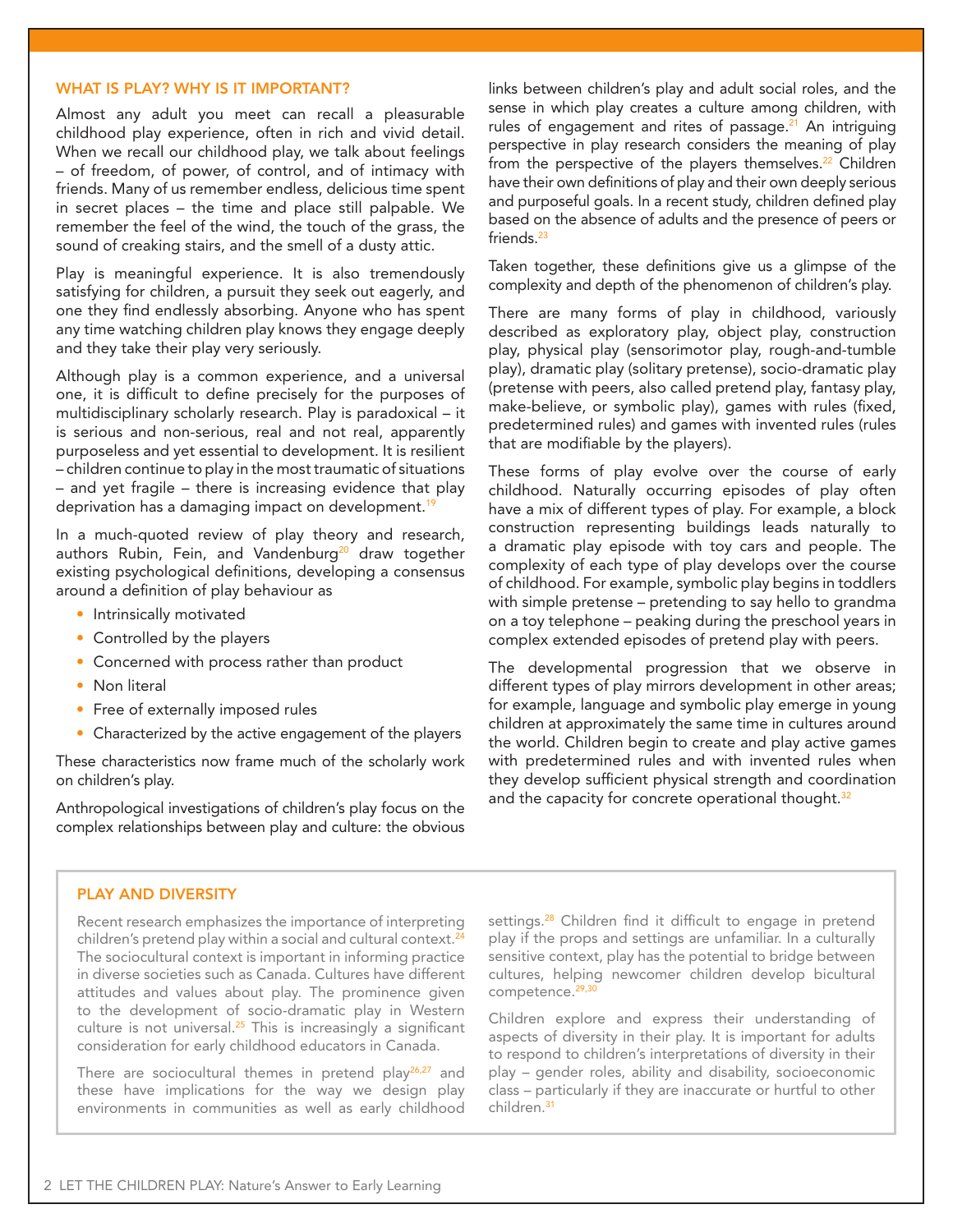| <b>KIND OF PLAY</b>                           | <b>DESCRIPTION</b>                                                                                                                                                                                                                                                                                                                                                                                                                                                                                                                                                                                                                                                                                                               | <b>AGE RANGE OF</b><br><b>GREATEST INCIDENCE</b> |
|-----------------------------------------------|----------------------------------------------------------------------------------------------------------------------------------------------------------------------------------------------------------------------------------------------------------------------------------------------------------------------------------------------------------------------------------------------------------------------------------------------------------------------------------------------------------------------------------------------------------------------------------------------------------------------------------------------------------------------------------------------------------------------------------|--------------------------------------------------|
| Exploratory play/object play/<br>sensory play | Very young children explore objects and environments<br>- touching, mouthing, tossing, banging, squeezing.<br>Sensory play appears in children's early attempts<br>to feed themselves. As they get older, materials<br>like playdough, clay, and paint add to sensory-play<br>experiences.                                                                                                                                                                                                                                                                                                                                                                                                                                       | $0-2.5$ years                                    |
| Dramatic play<br>(solitary pretense)          | Many young children spend a lot of time engaged in<br>imaginative play by themselves throughout the early-<br>childhood years. They invent scripts and play many roles<br>simultaneously. Toys or props, (e.g., dolls, cars, action<br>figures) usually support this kind of play. As children<br>get older, they create entire worlds in solitary pretense,<br>often with large collections of small objects or miniature<br>figures.                                                                                                                                                                                                                                                                                           | 3-8 years                                        |
| Construction play                             | Children begin to build and construct with commercial<br>toys (Lego, Tinkertoys, blocks), with found and recycled<br>materials (cardboard boxes, plastic tubing) and with a<br>variety of modelling media, (clay, playdough, plasticine).<br>Older children play for extended periods with complex<br>commercial model sets. Children across the age range<br>engage in this kind of play by themselves and in groups,<br>often combining it with episodes of solitary pretense or<br>socio-dramatic play.                                                                                                                                                                                                                       | 3-8 years                                        |
| Physical play                                 | Sensorimotor play begins as young infants discover they<br>can make objects move; e.g., kicking the figures on a<br>crib mobile or crawling after a rolling ball. Physical play<br>in the preschool years often involves rough-and-tumble<br>play, a unique form of social play most popular with<br>little boys. Rough and tumble play describes a series<br>of behaviours used by children in play fighting. Adults<br>often mistake it as aggression. Older preschoolers<br>engage in vigorous physical activity, testing the<br>boundaries of their strength by running, climbing,<br>sliding, and jumping, individually and in groups. This<br>kind of play often develops spontaneously into games<br>with invented rules. | 3-8 years                                        |
| Socio-dramatic play                           | Pretend play with peers – children take on social roles<br>and invent increasingly complex narrative scripts, which<br>they enact with friends in small groups.                                                                                                                                                                                                                                                                                                                                                                                                                                                                                                                                                                  | 3-6 years                                        |
| Games with rules                              | Children begin to play formal games in social groups.<br>These games have fixed, predetermined rules; e.g.,<br>card games, board games, soccer, and hockey.                                                                                                                                                                                                                                                                                                                                                                                                                                                                                                                                                                      | 5 years and up                                   |
| Games with invented rules                     | Children begin to invent their own games and/or<br>modify the rules of traditional playground games in<br>their self-organized playgroups; e.g., tag, hide-and-<br>seek, red rover, hopscotch.                                                                                                                                                                                                                                                                                                                                                                                                                                                                                                                                   | 5-8 years                                        |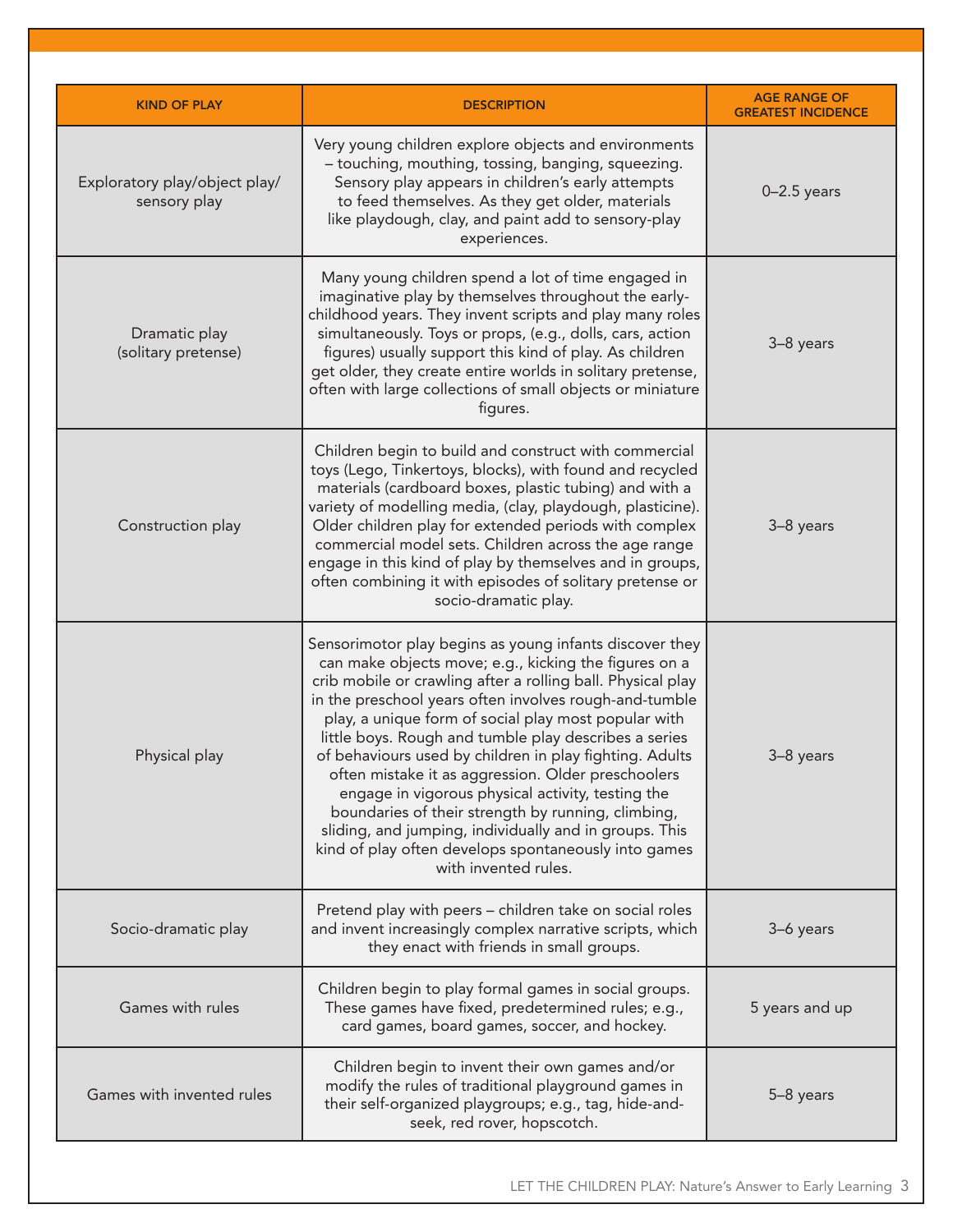#### THE PEDAGOGICAL VALUE OF PLAY: WHAT DO CHILDREN LEARN?

Play nourishes every aspect of children's development– physical, social, emotional, intellectual, and creative. The learning in play is integrated, powerful, and largely invisible to the untrained eye. Much of this learning happens without direct teaching. It is learning that is important to the learner. Play has an intrinsic value in childhood and long-term developmental benefits.

Play develops the foundation of intellectual, social, physical, and emotional skills necessary for success in school and in life. It "paves the way for learning." $33$  Block building, sand and water play lay the foundation for logical mathematical thinking, scientific reasoning, and cognitive problem solving.<sup>34</sup> Rough-and-tumble play develops social and emotional self-regulation $35$  and may be particularly important in the development of social competence in boys. $36$  Play fosters creativity and flexibility in thinking. There is no right or wrong way to do things; there are many possibilities in play – a chair can be a car or a boat, a house or a bed.

Pretend play fosters communication, developing conversational skills, $37$  turn taking, and perspective taking,  $38$ and the skills of social problem solving – persuading, negotiating, compromising, and cooperating.<sup>39</sup> It requires complex communication skills: children must be able to communicate and understand the message, "this is play."40 As they develop skill in pretend play, children begin to converse on many levels at once, becoming actors, directors, narrators, and audience, $41$  slipping in and out of multiple roles easily.

There is considerable fascination among play researchers and theorists with the correlations between children's pretend play and cognitive development.<sup>42,43</sup> The capacity for pretense, developed so elaborately in socio-dramatic play, is inextricably intertwined with the development of the capacity for abstract, representational thinking.<sup>44,45</sup> We marvel at the developmental progression in thinking as the child gives up the need for a realistic object in pretend play – a banana, shoe, or simple hand gesture replaces the toy telephone.

## PLAY AND LITERACY

There are consistent findings in research about the close relationship between symbolic play and literacy development and good evidence that increasing opportunities for rich symbolic play can have a positive influence on literacy development.<sup>46</sup>

Pretend play with peers engages children in the same kind of representational thinking needed in early literacy activities. Children develop complex narratives in their pretend play. They begin to link objects, actions, and language together in combinations and narrative sequences. They generate language suited to different perspectives and roles.

In play, children construct knowledge by combining their ideas, impressions, and intuitions with experiences and opinions.<sup>47</sup> They create theories about their world and share them with one another. They establish a culture and a social world with their peers. In play, children make sense – and sometimes nonsense – of their experience. They discover the intimacy and joy of friendship as they explore their own emerging identity. Because it is self-directed, play leads to feelings of competence and self-confidence. Play is a significant dimension of early learning.

"Young children learn the most important things not by being told but by constructing knowledge for themselves in interaction with the physical world and with other children – and the way they do this is by playing."

Source: Jones, E., & Reynolds, G. (1992). The play's the thing: Teachers' roles in children's play, p. 1

The relationship between play and learning is complex, reciprocal, and multidimensional. The processes of play and learning stimulate one another in early childhood – there are dimensions of learning in play and dimensions of play in learning. Play and learning are "inseparable dimensions in preschool practice."48

There is immediate and obvious learning in play and learning that is not so obvious. For example, it is obvious that outdoor play experiences contribute to children's physical development, in particular to motor development. Less obvious is the learning that happens as children test their strength, externally and internally: How high can I climb? Why does my heart pound when I run? Am I brave enough to jump from this platform?

Although the learning in play is powerful, oddly enough, it is often incidental to the play, at least from the child's perspective. The toddler absorbed by balancing blocks on top of one another is not necessarily motivated by a need or even a desire to learn the principles of stable physical structures, though this may indeed be what is fascinating to him; this learning is the byproduct of his play, and generally speaking, not its purpose.

"Children don't play in order to learn, although they are learning while they are playing."

Source: Kalliala, M. (2006). Play Culture in a Changing World, p. 20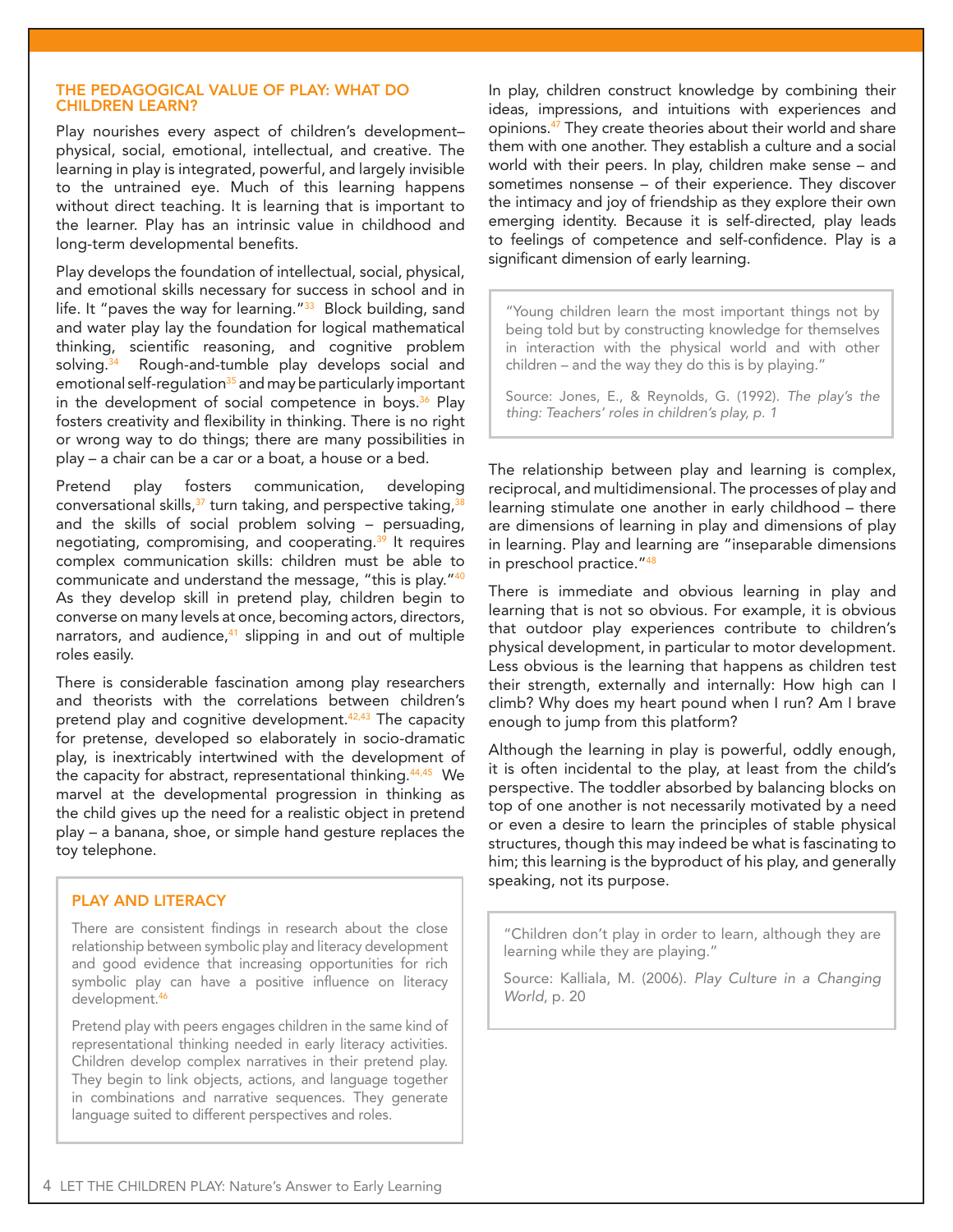Not all play is learning and not all learning is play. It is also important to remember that not everything children do is play.49 Play-based learning in early childhood is a valuable, effective, and appropriate pedagogy and much good work has been done on the process of playful approaches to early learning.50,51,52 "Learning through play" is an approach to curriculum and planning promoted by many early childhood programs in Canada. Early educators see such tremendous potential in play for children's learning that we sometimes run the risk of overemphasizing the learning and underemphasizing the play. $53$  There are unique and fundamental developmental benefits that derive from spontaneous free play. The child's experience of intrinsic motivation in play is fundamental to successful life-long learning. Play is a valid learning experience in and of itself – albeit one that has been difficult to justify and sustain in formal educational settings.

We know that development is rapid in the early years, the domains of development are interdependent and that children need environments that stimulate overall development without forcing it prematurely. Play provides a natural integration of learning domains, integrating social, emotional, and physical learning with cognitive and academic learning. This integration is difficult to achieve and maintain in teacher-directed instruction.<sup>54</sup>

One of the challenges facing early-childhood educators is teaching in the context of extraordinary individual variation in development. Play helps to balance learning for individual children – the child engages at the level and with the intensity needed to support his or her own learning. Play is uniquely responsive to each child's developmental needs and interests. A well-designed environment meets multiple individual developmental needs simultaneously.

"The pedagogical value of play does not lie in its use as a way to teach children a specific set of skills through structured activities called 'play.'"

Source: Bergen, D. 1998. Play as a Medium for Learning and Development, p. 7

### TOWARDS A PEDAGOGY OF PLAY: THE ROLE OF THE ADULT

"Supporting children's play is more active than simply saying you believe that it is important. When children's play culture is taken seriously, the conditions which make it flourish are carefully created. Children's play culture does not just happen naturally. Play needs time and space. It needs mental and material stimulation to be offered in abundance. Creating a rich play environment means creating good learning environments for children."

Source: Kalliala, M. 2006. Play Culture in a Changing World, p. 139

Creating environments where children can learn through play is not a simple thing to do consistently and well. Children must have time to play in order to learn through play. The role of the adult is critical. In order for children to become skilled at play, they need uninterrupted time and knowledgeable adults who pay attention to and support their right to play. Children learn to play all by themselves, given time and materials.

The environment for play and the attitudes of the supporting adults towards play shapes the quality of the play experience for children. One of the most important roles is a facilitative one – the adult sets the stage, creating and maintaining an environment conducive to rich, spontaneous play, and interacting in ways that enhance children's learning in play, without interrupting the flow and direction of play.

"The skillful teacher of young children is one who makes…. play possible and helps children keep getting better and better at it."

Source: Jones & Reynolds. 1992. The Play's the Thing, p. 1

The adult designs an environment with hands-on, concrete materials that encourage exploration, discovery, manipulation, and active engagement of children. The quantity, quality, and selection of play materials influence the interactions that take place between children. The adult protects the time needed for exploration, discovery, and uninterrupted play.

There are multiple roles for the adult in facilitating children's play experiences. Jones and Reynolds<sup>55</sup> describe the teacher as stage manager, mediator, player, scribe, assessor and communicator, and planner. Van Hoorn et al.<sup>56</sup> describe several similar roles in "orchestrating children's play" along a continuum from indirect to direct involvement. Jones and Reynolds<sup>57</sup> point out that teachers tend to have more difficulty with indirect roles than with direct ones. This presents a challenge. The indirect roles are most facilitative of children's spontaneous free play, with its unique developmental benefits.

While some play advocates maintain that children should be left alone to play without adult interruption, there is good evidence to support the positive benefits of some active adult involvement in children's play. When skillfully done, adult involvement results in longer, more complex episodes of play.<sup>58</sup> Early childhood educators pay close attention to children's play while they are playing; they are responsive observers and skilled play watchers.<sup>59</sup> They support children's learning in play by becoming co-players, guiding and role modelling when the play becomes frustrating for the child or when it is about to be abandoned for lack of knowledge or skill. Based on their observations, they provide new experiences for children to enrich and extend play.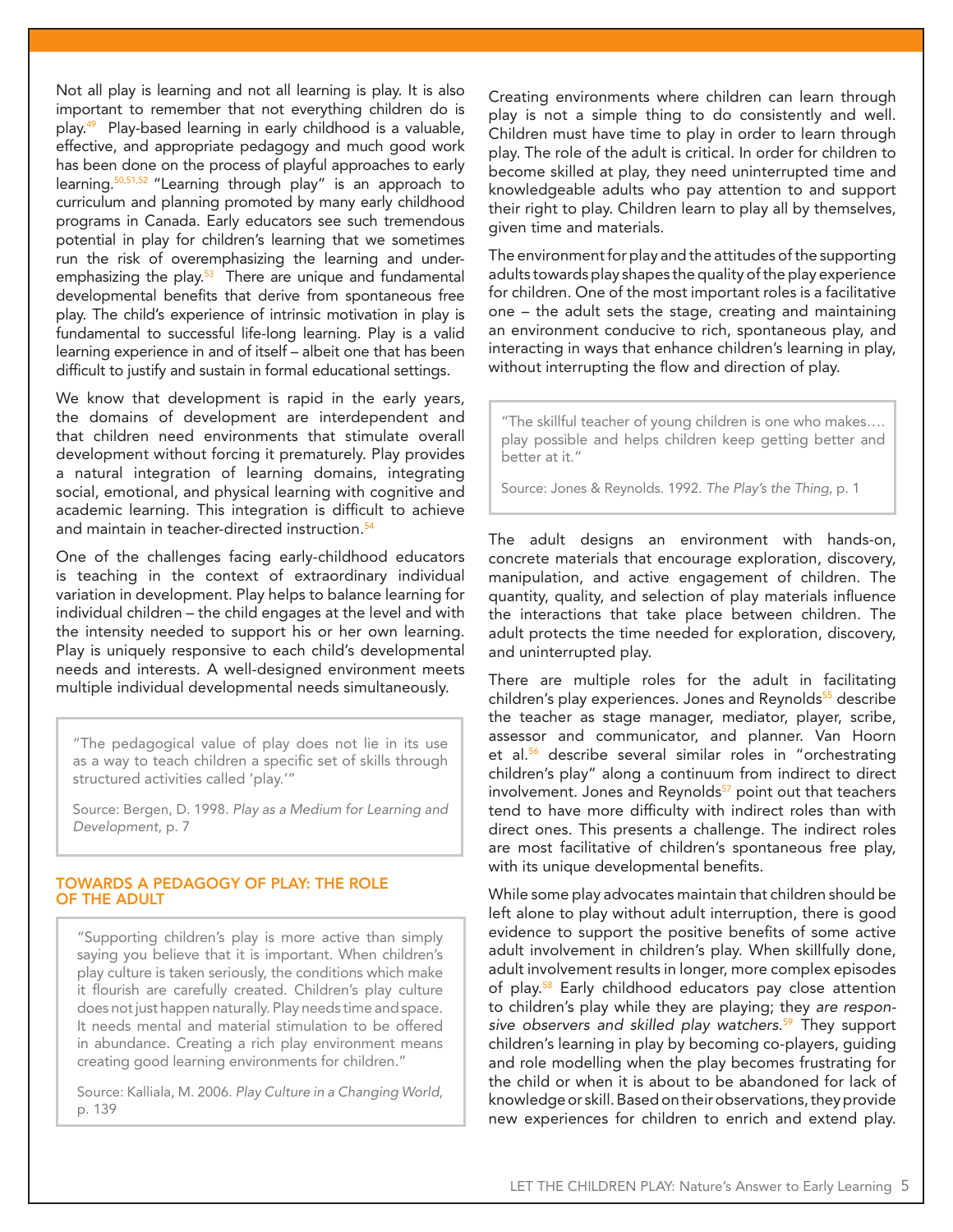They pose challenging questions for young children to consider, assisting them to develop new cognitive understanding. They interact in ways that maximize the potential for peer learning, continually seeking opportunities for children to learn from one another.

# FACILITATING CHILDREN'S PLAY

Young children need a balance of opportunities for different kinds of play, indoors and out. They need the support of knowledgeable adults and parents who do the following:

- Provide long, uninterrupted periods (45-60 minutes minimum) for spontaneous free play.
- Provide a sufficient variety of materials to stimulate different kinds of play – blocks and construction toys for cognitive development; sand, mud, water, clay, paint, and other openended materials for sensory play, dress-up clothes and props for pretend play; balls, hoops, climbing places, and open space for gross motor play.
- Provide loose parts for play, both indoors and out, and encourage children to manipulate the environment to support their play.
- Consider the opportunities for challenge and age-appropriate risk-taking in play.
- Ensure that all children have access to play opportunities and are included in play.
- Let children play for their own purposes.
- Play with children on their terms, taking the occasional ride down the slide, or putting on a hat and assuming a role in pretend play.
- Recognize the value of messy play, rough-andtumble play, and nonsense play.
- Understand that children need to feel a sense of belonging to the play culture of childhood.
- Take an interest in their play, asking questions, offering suggestions, and engaging eagerly as co-players when invited.

#### USEFUL RESOURCES AND LINKS

Tumbling over the edge: A rant for children's play Bos, B. & Chapman, J. Roseville. (2005). CA: Turn the Page Press.

Making Space for Children: Rethinking and Recreating Children's Play Environments

Society for Children and Youth of B.C. (1999). Available at www.scyofbc.org.

Caring Spaces, Learning Places: Children's Environments that Work Greenman, J. (2005). Redmond, WA: Exchange Press.

Canadian Association for the Right to Play (IPA Canada): www.ipacanada.org

International Play Association: www.ipaworld.org Playing for Keeps: www.playingforkeeps.org

Invest in Kids: www.investinkids.ca Click on "Comfort Play and Teach" for activities and information on play for parents of children from birth to eight years old.

### THE VALUE OF OUTDOOR PLAY

There is an emerging body of evidence on the developmental significance of contact with nature and its positive impact on children's physical and mental well being.<sup>60,61,62,63</sup> Natural landscapes in the outdoors typically provide

- rich, diverse, multisensory experiences;
- opportunities for noisy, boisterous, vigorous, physically active play;
- opportunities for physical challenge and risktaking that is inherent in the value of play;
- rough, uneven surfaces, with opportunities for the development of physical strength, balance, and coordination; and
- natural elements and loose parts that children can combine, manipulate, and adapt for their own purposes.

Adults – parents and early educators – must design the outdoor play environment with equal care and attention as they pay to the indoor environments, ensuring that these opportunities are inclusive of all children, especially those of differing abilities.

### USEFUL RESOURCES AND LINKS

Preschool Outdoor Environment Measurement Scale DeBord, K., Hestenes, L.L., Moore, R.C. Cosco, N.G., & McGinnis, J.R. (2005). Lewisville, NC: Kaplan Early Learning.

The Great Outdoors: Restoring Children's Right to Play **Outdoors** 

Rivkin, M. (1995). Washington, D.C.: NAEYC.

The Play For All Guidelines: Planning, Design, and Management of Outdoor Play Settings For All Children (2<sup>nd</sup> ed.) Moore, R., Goltsman, S., & Iacofano, D. (Eds.). (1992). Berkeley, California: MIG Communications.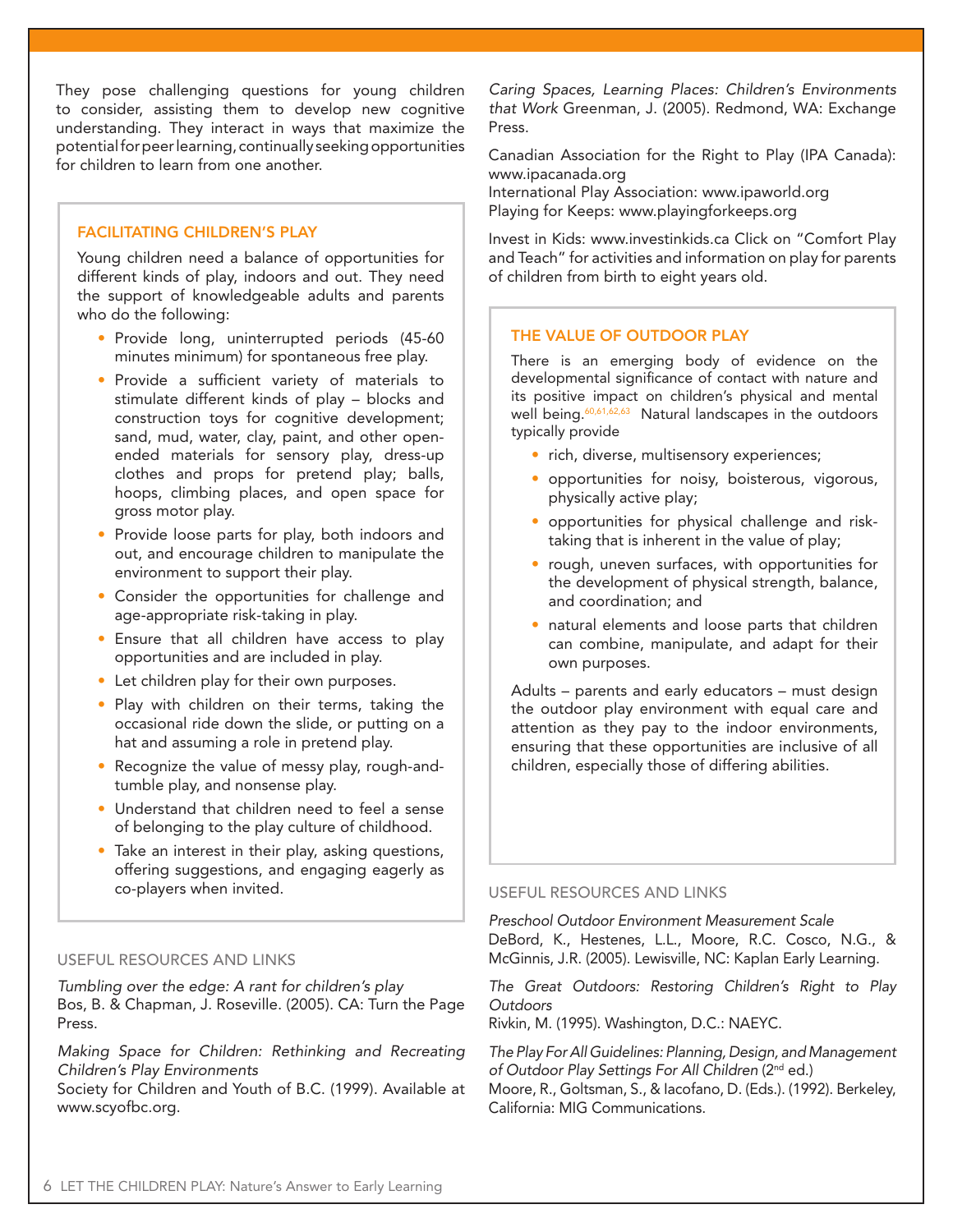The Geography of Childhood: Why Children Need Wild Places. Nabhan, G.P., & Trimble, S. (1994). Boston, MD: Beacon Press.

Canadian Child Care Federation: www.cccf-fcsge.ca. Go to the e-store to view the following titles: Outdoor play in early childhood education and care programs and Quality environments and best practices for physical activity in early childhood settings.

Natural Learning Initiative: www.naturalearning.org Evergreen: www.evergreen.ca

# THE CHALLENGE FOR THE FUTURE

In the current climate of concern over school readiness, we must preserve some opportunity for children to play for their own purposes. If we trust the evidence that children's play is at the very heart of healthy growth and development and early learning, we must ensure that children have sufficient time and adequate resources and support to develop the ability to engage independently in extended free play. If play always and exclusively serves adult educational goals, it is no longer play from the child's perspective. It becomes work, albeit playfully organized.

In many early childhood programs, the "free play" environment is synonymous with unstructured time. Teachers do the important work of teaching during centre time and circle time; spontaneous free play is unimportant in the educational endeavour. Early childhood educators must find a way to devote equal time and interest to facilitating the spontaneous free play of children and to promoting playful approaches to early learning.

Families have little incentive to make time for play. They need good information about the benefits of unstructured free play in early childhood and regular opportunities to engage with their children in play. Early childhood educators and elementary school teachers need specialized preparation to engage comfortably in child-initiated free play, as well as more structured play-based learning experiences.

It is incumbent upon early-childhood educators, parents, play advocates and researchers to do the following:

- Ensure that there is adequate time, space, and conditions for play to develop, both indoors and outdoors.
- Ensure that early learning environments have an appropriate balance of child-initiated free play and more directed learning.
- Improve the quality and scope of play in early-learning environments.
- Create tools to assess the quality of play environments and experiences.
- Articulate the learning outcomes of play social, emotional, cognitive, creative, and physical.
- Create tools to assess the learning of individual children and groups of children in play contexts.
- Provide a clear focus in both preservice and inservice teacher training on developing the full range of roles for adults facilitating children's play.
- Promote the value of play and the child's right to play.

The formal education system and structured preschool educational environments tend to emphasize the benefits of play as a means to an end. As the debate in Canada continues over what, when and how to facilitate learning in early childhood, the philosophy of early-childhood education – developed over several decades of practice – has much to contribute. A comprehensive approach to promoting learning through play must recognize the whole continuum of play and the value of skilled educators in facilitating opportunities for spontaneous free play in early childhood.